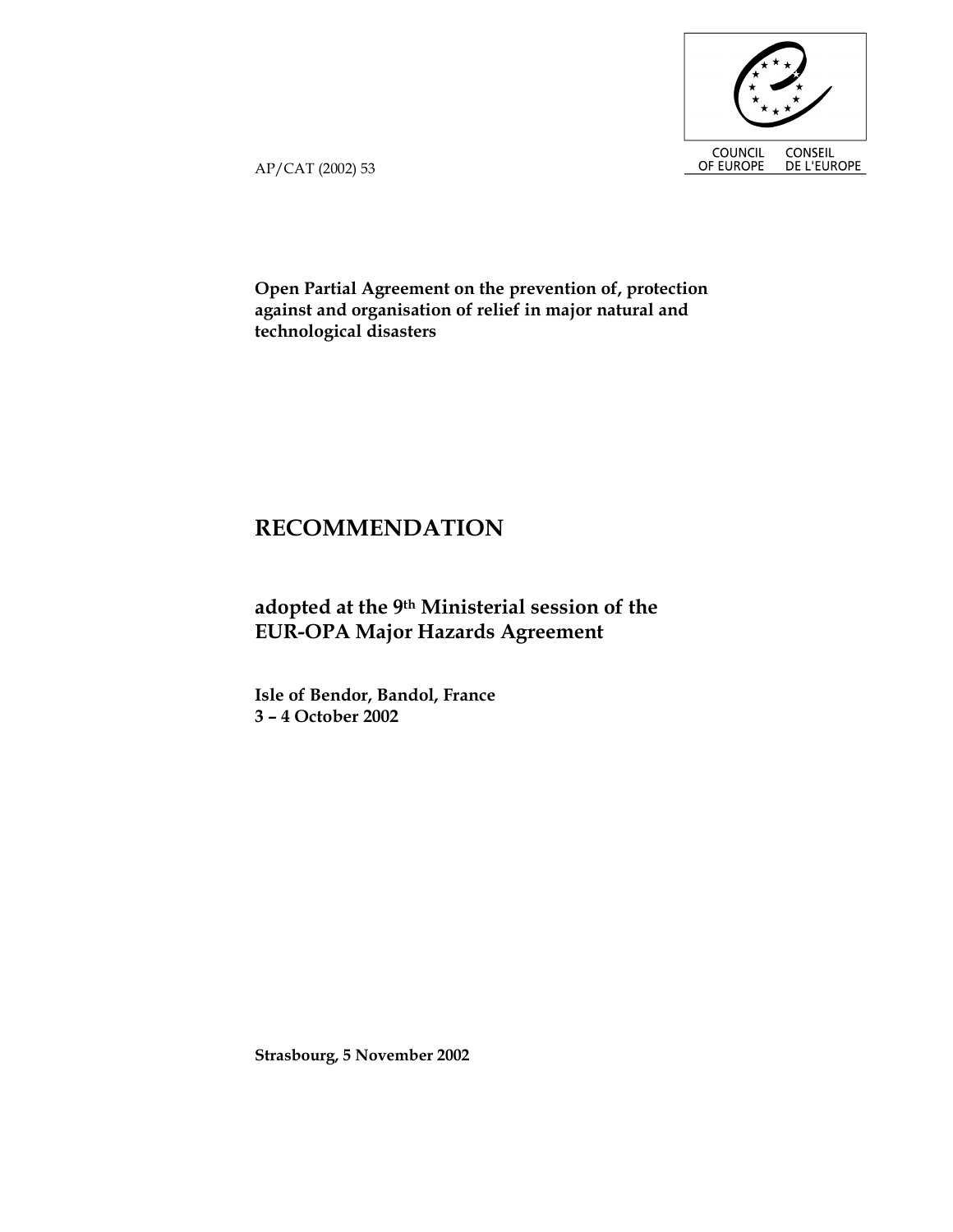Strasbourg, 5 November 2002 AP/CAT (2002) 53

Open Partial Agreement on the prevention of, protection against, and organisation of relief in major natural and technological disasters

## **RECOMMENDATION**

## **adopted<sup>1</sup> at the 9th Ministerial session of the EUR-OPA Major Hazards Agreement**

**Isle of Bendor, Bandol, France 3 –4 October 2002** 

Recommendation concerning the International Strategy for Disaster Reduction (ISDR)

<u>.</u>

<sup>&</sup>lt;sup>1</sup> Unanimously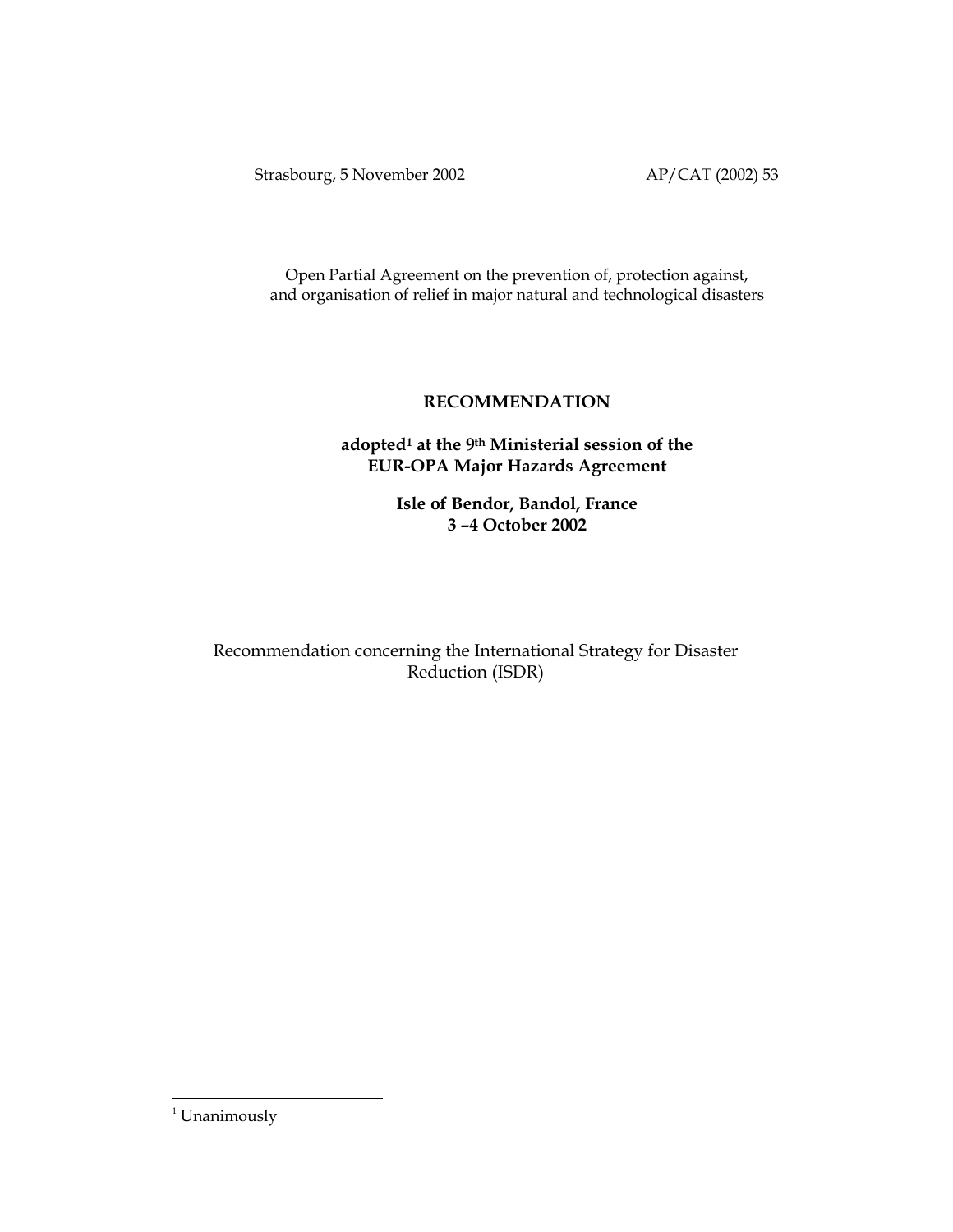## **RECOMMENDATION CONCERNING THE INTERNATIONAL STRATEGY FOR DISASTER REDUCTION (ISDR)**

#### **THE MINISTERS CONSIDERING THAT:**

- 1. Societies are increasingly vulnerable to natural and other related technological and environmental hazards, whose impact is made more acute by the consequences of demographic, economic and social changes including urbanisation and development processes, as recently recognised by the World Summit on Sustainable Development;
- 2. The Euro-Mediteranean (Euro-Med) region is not exempted from the adverse consequences of this trend, manifested also as a transboundary problem, such as in the case of the recent catastrophic floods in Western and Central Europe. The tens of thousands of victims of the two last earthquakes in Turkey, the 800 or more victims caused by the disastrous floods and mudslides in Algeria in 2001, and the devastation brought about by floods in the Gard region in France this summer are but a few reminders of this dramatic situation;
- 3. Disaster reduction is one central element of sustainable development and the associated risk management is a primary responsibility of governments. Such risk management should be based on an integrative decision-making process linking scientific knowledge, vulnerability assessment and authority structures at all levels. The civil society, the private sector, including insurance companies, experts and academia must be fully involved.

#### **RECALLING THAT :**

In 1996, a meeting of experts from the entire Euro-Med basin was convened in Italy (International Workshop on Natural Disaster Reduction in the Mediterranean Region, Castelnuovo di Porto) to review the state of the regional cooperation in this domain and which made recommendations for the adoption of a common strategy. In a subsequent meeting held in 1998 in Spain (IDNDR Regional Conference for the Mediterranean, Valencia), similar recommendations were made. The same recommendations were reaffirmed in December 2001 (Conference on Urban Safety and Sustainable Development, Naples) and May 2002 in Italy.

#### **RECOMMEND THAT:**

**1.** National disaster reduction platforms linked to the International Strategy for Disaster Reduction (ISDR) in the Euro-Med region be established, consolidated and developed through recognition and support by national governments. The positive experience they represent should be capitalised upon and should serve to support the goals underpinning the ISDR.